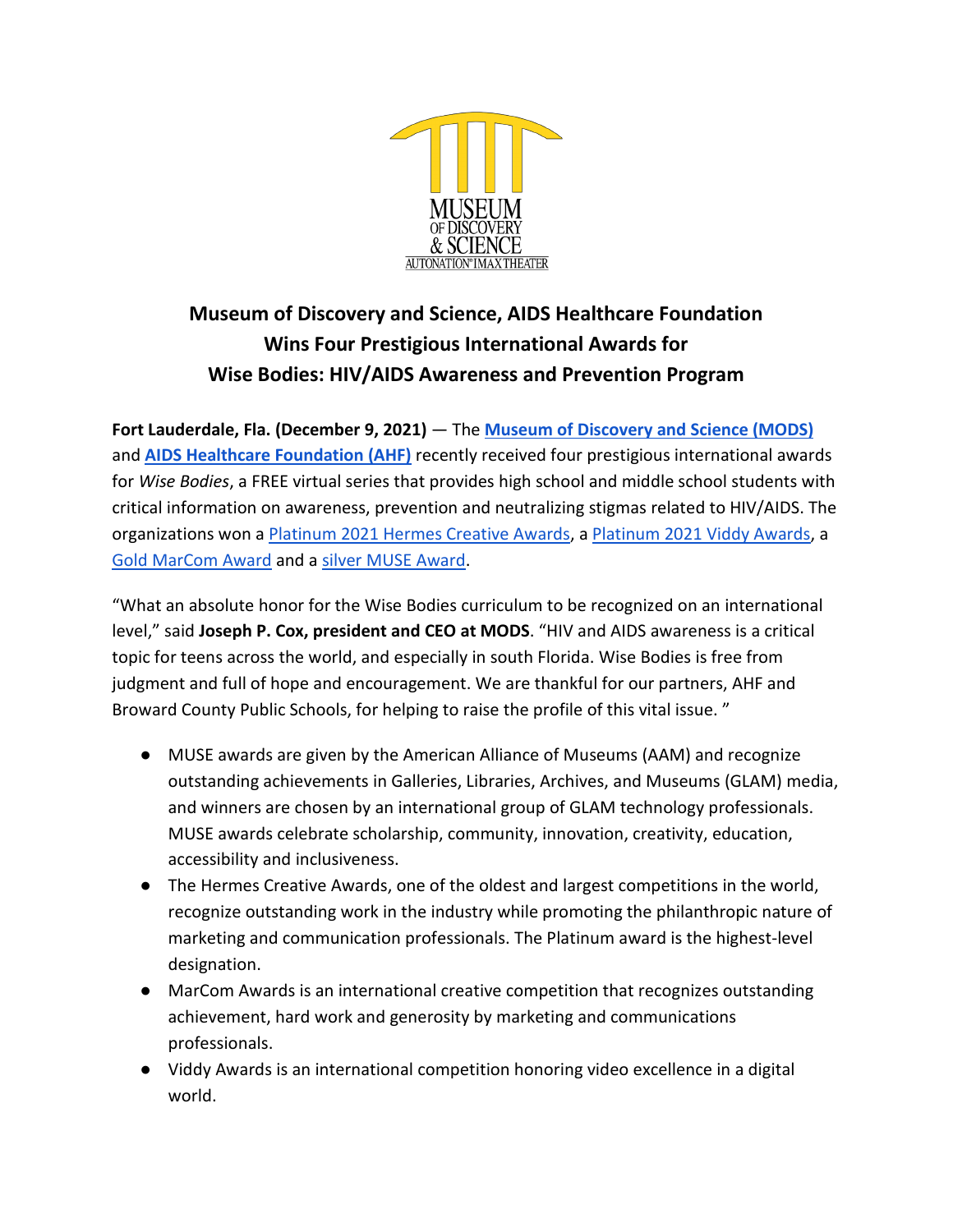The [12-part](https://mods.org/?page_id=18629) *[Wise Bodies](https://mods.org/?page_id=18629)* [virtual series](https://mods.org/?page_id=18629) was produced by MODS in partnership with AHF, whose mission is to provide cutting-edge medicine and advocacy, regardless of ability to pay.

"We are grateful to receive awards that can shine a global spotlight and further the cause of HIV/AIDS awareness and prevention," said **Ebonni N. Chrispin, AHF legislative affairs and community engagement manager**. "Wise Bodies encourages teens and preteens to know their body, know their status and to make a difference. The more young people we can reach and intercept with these videos, the more we can impact them to take action and end stigmas."

Broward County Public Schools (BCPS) helped shape the subject matter areas for educational use. The series and its accompanying curriculum were distributed and promoted by BCPS and made available to educators, students and parents through the District's Canvas digital platform.

"Creating the Wise Bodies videos was a great collaboration with our longstanding partners at MODS. Many of the videos featured BCPS students participating in Teen Town Halls held at the Museum, giving their personal perspectives and experiences with the HIV epidemic and surrounding stigmas," said **Susan M. Cantrick, director of applied learning at BCPS**. "The *Wise Bodies* videos and curriculum may be utilized by our high schools as resources for providing students with accurate information on HIV/AIDS awareness and prevention while simultaneously making these difficult topics easier to navigate for educators and students."

In addition to providing actionable, factual and relevant information on HIV and other communicable diseases, *Wise Bodies* also inspires students to pursue careers in STEAM (Science, Technology, Engineering, Arts and Math.)

Originally taught in person in schools, the series was recreated as a virtual platform for students in 2020 and is available for viewing on the Museum's YouTube channel and at [mods.org/wisebodies.](http://mods.org/wisebodies)

# **ABOUT THE HERMES AWARD**

The Hermes Creative Awards is administered and judged by the Association of Marketing and Communication Professionals (AMCP). The international organization consists of several thousand marketing, communication, advertising, public relations, media production, and freelance professionals. AMCP oversees awards and recognition programs, provides judges, and rewards outstanding achievement and service to the profession. AMCP judges are industry professionals who look for companies and individuals whose talent exceeds a high standard of excellence and whose work serves as a benchmark for the industry. Winners were selected from more than 200 categories grouped under advertising, publications, marketing/branding, integrated marketing, public relations/communications, electronic media and pro bono. For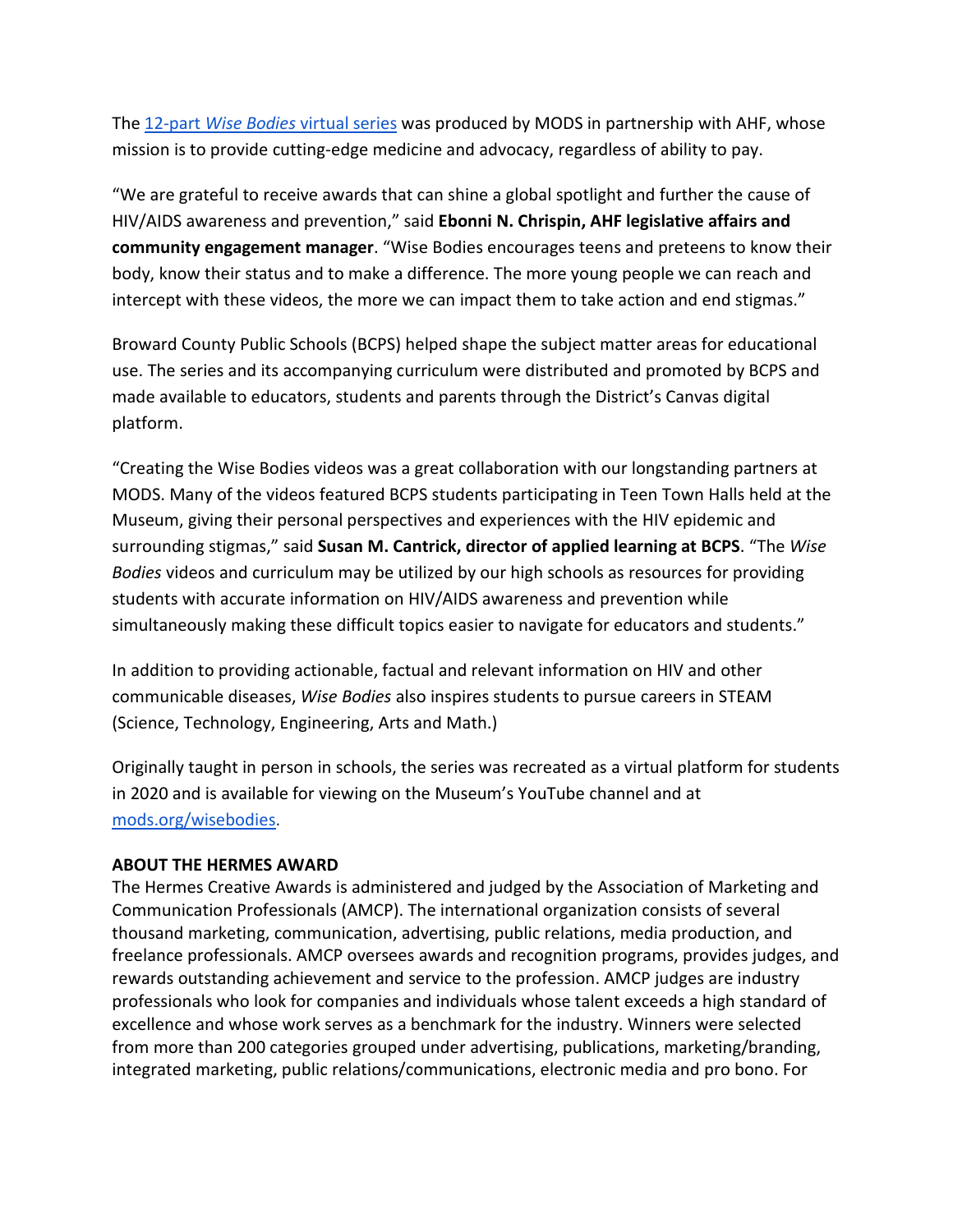more information visit [hermesawards.com.](https://hermesawards.com/)

## **ABOUT MARCOM AWARDS**

MarCom is one of the oldest, largest and most prestigious creative competitions in the world. MarCom is sponsored and judged by the Association of Marketing and Communication Professionals (AMCP), a 25-year-old international organization consisting of thousands of creative professionals. As part of its mission, AMCP fosters and supports the efforts of creative professionals who contribute their unique talents to public service and community organizations. Over the past few years, AMCP has given almost \$300,000 to charitable causes. For more information visit [marcomawards.com.](http://marcomawards.com/)

## **ABOUT MUSE AWARDS**

MUSE awards are given by the American Alliance of Museums (AAM) and recognize outstanding achievement in Galleries, Libraries, Archives, and Museums (GLAM) media, and winners are chosen by an international group of GLAM technology professionals. MUSE awards celebrate scholarship, community, innovation, creativity, education, accessibility and inclusiveness, all of which are foundational values at MODS. The American Alliance of Museums has been bringing museums together since 1906, helping to develop standards and best practices, gathering and sharing knowledge, and providing advocacy on issues of concern to the entire museum community. Representing more than 35,000 individual museum professionals and volunteers, institutions, and corporate partners serving the museum field, the Alliance stands for the broad scope of the museum community. For more information, visi[t aam-us.org.](http://www.aam-us.org/)

#### **ABOUT VIDDY AWARDS**

The Viddy Awards, formerly the Videographer Awards, is one of the most coveted awards in the video industry. Since 1994, thousands of production and communication professionals have entered their best and most creative work. The goal of the Viddy Awards is to identify and recognize the video artisans who excel in the scope of their own environment. Winners range from network news operations to local cable access, from large production companies to freelancers, and from international advertising agencies to student producers. The Viddy Awards is administered and judged by the Association of Marketing and Communication Professionals (AMCP). The international organization consists of several thousand marketing, communication, advertising, public relations, media production, and freelance professionals who have entered AMCP programs. The Advisory Board oversees awards and recognition programs, provides judges, and sets standards of excellence. For more information, visit [viddyawards.com.](https://viddyawards.com/)

# **ABOUT MUSEUM OF DISCOVERY AND SCIENCE**

Founded in 1976 as the Discovery Center, today the Museum of Discovery and Science (MODS) is at the forefront of science education, innovation and exploration. MODS connects people to inspiring science. The Museum encompasses more than 150,000 square feet of interactive exhibits. This includes all of our permanent and traveling exhibits, as well as our outdoor Science Park. Families can enjoy super science shows and demonstrations, wild Creature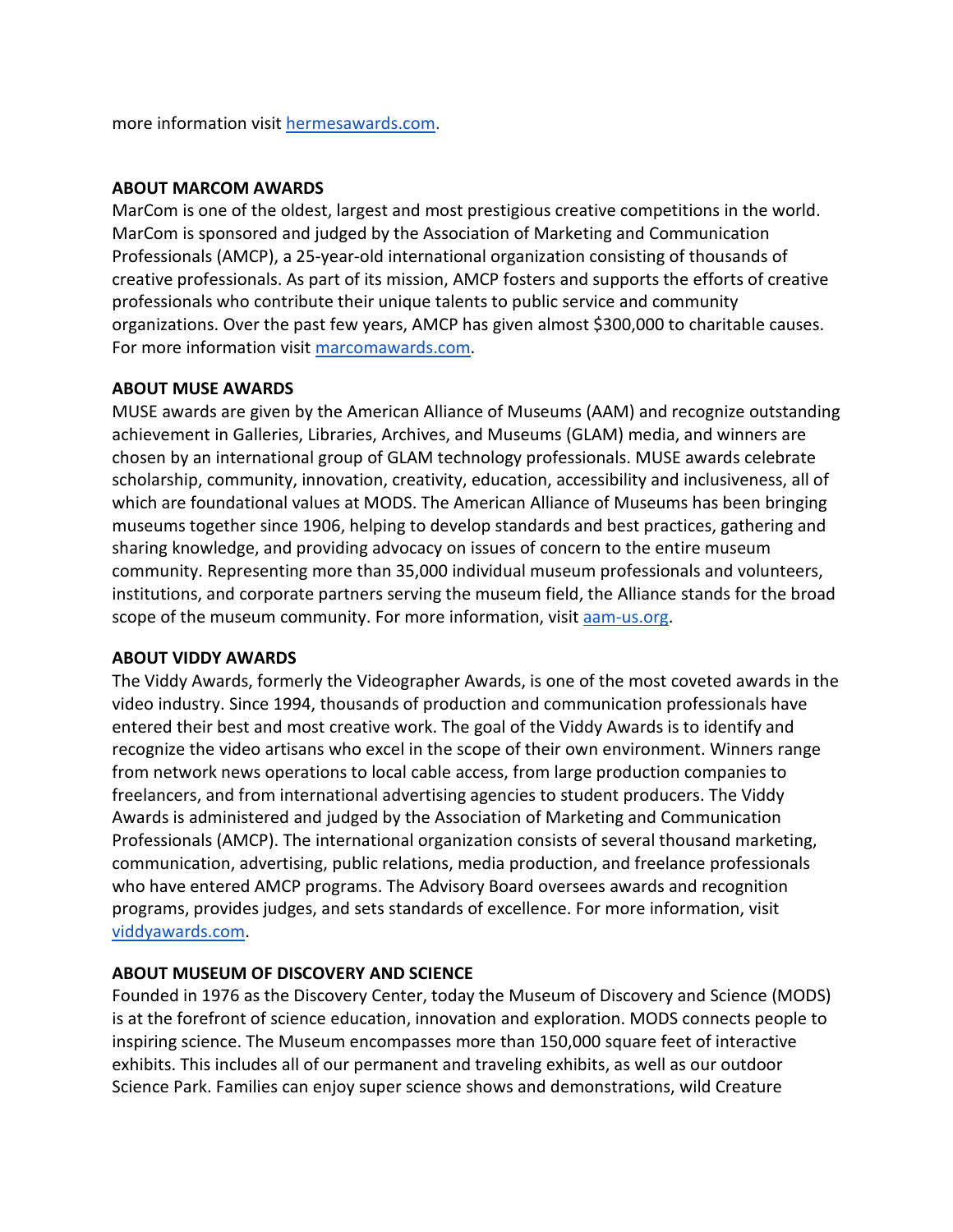Feature animal encounters, private experiences, mind-blowing Makerspace labs, cool camps, unforgettable birthday parties, engaging field trips and STEM curricula, professional development workshops for educators, distinguished speakers, and more. In addition to daily hours, MODS is currently offering virtual and offsite programming. MODS' STEMobile delivers STEM education on location across South Florida! A STEMobile experience ranges from onehour to full-day with programming for pre-kindergarten through adult and is available for schools, community centers, corporate team building and special events! All programs can be customized for time, group size and age group. Book a STEMobile visit today. Free programs and scholarships are available!

The Museum celebrates diversity and welcomes visitors from all walks of life. The Museum hours are Monday through Saturday 10 a.m. to 5 p.m. and Sunday 12 p.m. to 5 p.m. MODS is located downtown at 401 SW Second Street, Fort Lauderdale, Florida 33312. For more informa[t](http://mods.org/)ion about the Museum, please visit [mods.org](http://mods.org/) or call 954.467.MODS (6637).

Like us or follow us on Social Media:

Facebook: [facebook.com/modsftl](http://www.facebook.com/modsftl) Twitter[:](http://www.twitter.com/modsftl) [twitter.com/modsftl](http://www.twitter.com/modsftl) Instagram[:](http://www.instagram.com/modsftl) [instagram.com/modsftl](http://www.instagram.com/modsftl)

#### **ABOUT AIDS HEALTHCARE FOUNDATION**

AIDS Healthcare Foundation (AHF), the largest global HIV/AIDS organization, currently provides medical care and/or services to over 1.5 million clients in 45 countries worldwide in the US, Africa, Latin America/Caribbean, the Asia/Pacific Region and Europe. In South Florida, AHF provides services in communities across Miami-Dade and Broward Counties. To learn more about AHF, please visit our website: [aidshealth.org,](http://aidshealth.org/) find us on Facebook: [facebook.com/aidshealth](http://facebook.com/aidshealth) and follow us on Twitter: [@aidshealthcare](https://twitter.com/aidshealthcare) and Instagram: [@aidshealthcare.](https://www.instagram.com/aidshealthcare/)

## **ABOUT BROWARD COUNTY PUBLIC SCHOOLS**

"Committed to educating all students to reach their highest potential."

Broward County Public Schools (BCPS) is the sixth-largest school district in the nation and the second largest in the state of Florida. The District is Florida's first fully accredited school system since 1962 and has nearly 261,500 pre-K-12th grade students and approximately 110,000 adult students in 241 schools, centers, and technical colleges, and 93 charter schools. BCPS serves a diverse student population, representing 170 different countries and 147 different languages. To connect with BCPS, visit [browardschools.com,](http://browardschools.com/) follow on Twitter [@browardschools](https://twitter.com/browardschools) and Facebook at [facebook.com/browardschools,](http://facebook.com/browardschools) and download the free BCPS mobile app.